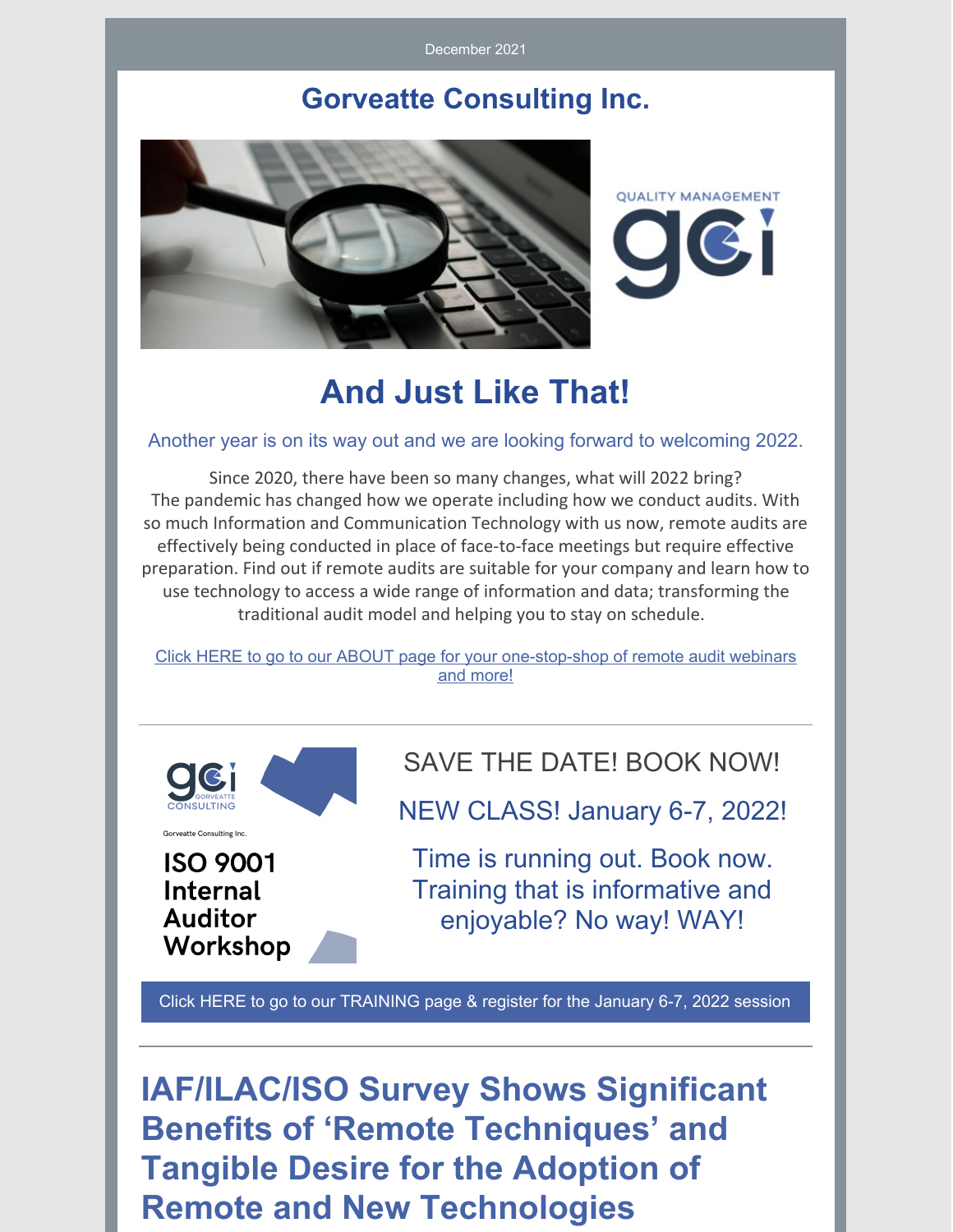Remote audits have changed our outlook on the traditional audit program. Don't just take our word for it, check out this link from the IAF Outlook - The Latest Accrediadiation news.

Learn more about the IAF and Remote Techniques

#### **REMEMBER: Exemplar Global Classes are Available for the Winter, book now!**

Are you looking for ISO 9001 training that is Exemplar Global certified? For Exemplar Global certified courses, we present SAI Global materials as a partner. ISO 9001 Lead Auditor, Internal Auditor, and Corrective Action Classes are now available remotely over Zoom. I'll be the instructor for these upcoming SAI Global courses:

ISO 9001:2015 Lead Auditor 1/17/2022 - 1/20/2022 ISO 9001:2015 Internal Auditor 1/24/2022 - 1/26/2022 ISO 9001:2015 Lead Auditor 3/14/2022 - 3/17/2022

Want more information or want to register? Click here to email Susan for all of the course details!

# **Have you taken one of our training courses?**

Listen to what some customers are saying:

"You seem to know exactly what we need." "Thank you Susan for your enthusiasm!" "Susan was wonderful! I hope to take additional classes from her" "Keep up the enthusiastic efforts" "It was very interactive"

HHAL

**What** people are saying

Visit our YOUTUBE site to learn more about our training options

Thank you to the American Society for Quality for the opportunity to speak at the conferences last month for World Quality Month in Puerto Rico and Philadelphia. Are you hosting an event and would you like to learn more about Auditing Like a Leader or Putting the IT into AudIT? Just reach out, click the link below:

Send us an email to book Susan for your speaking event

## Don't forget to click here to claim your free class on "Remote Audits: